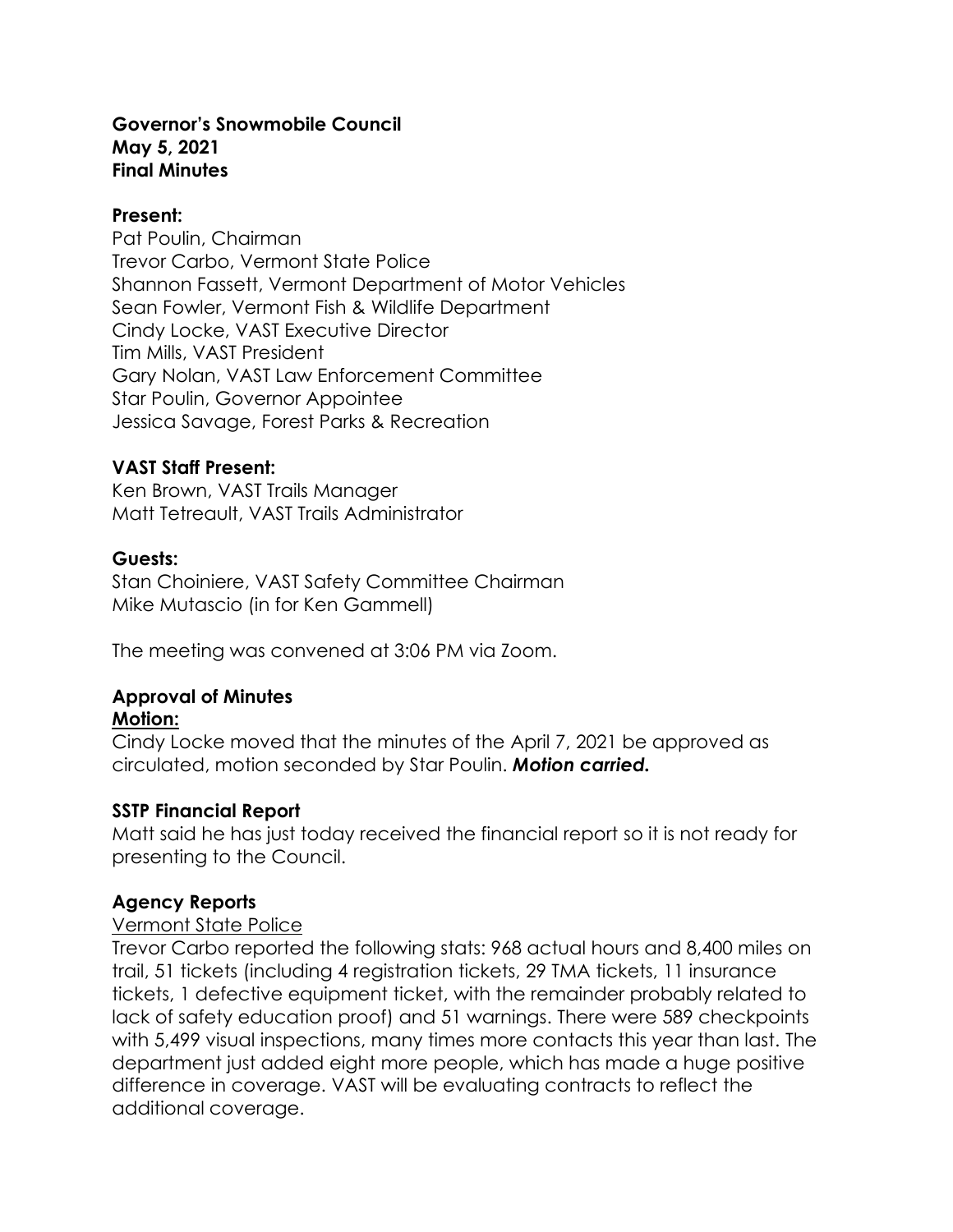### Fish & Wildlife

Sean Fowler said information is not in yet as the department's data analyst is on maternity leave. Sean will have the information for next meeting of the Council.

#### Sheriff's Association

Not present, but Cindy Locke said she has emailed all sheriffs to request their year-end reports as per their contracts.

### Southern Vermont Wilderness Search & Rescue Not present.

#### Department of Motor Vehicles

Shannon Fassett reported 21,416 snowmobile registrations, with \$543,028 in revenue as of May 3, which compares to last year through May of 20,456 registrations and \$520,569.

Cindy Locke said the DMV miscellaneous bill has passed out of the House and is slated for signature.

### Forest, Parks & Recreation

Jessica Savage reported that the RTP grants have been awarded, and VAST was successful as the only motorized applicant, with a grant of a little over \$227,000. The department is working on the next VORAC grant plan for COVID recovery relief. Request for letter of interest will be launched next week. Cindy asked whether funding would be available for a multi-use purpose, specifically for replacing a bridge over the Winooski River. Jessica said such a project would be eligible to apply for an RTP grant subject to availability of funds. She also noted that the ranking committee does consider trail connectivity as a factor in evaluating proposals.

## **VAST**

## FY 2022 Budget Presentation

Matt Tetreault reviewed the draft SSTP budget. For the general trails program budget, Line 5, Safety Education, a question was asked whether we have a sufficient supply of safety booklets. Matt said he would check on that to make sure the budget number is adequate for that line. As always, the biggest increase in the expense budget is line 9, insurance, which is substantially above last year's budget. It was noted this number is always difficult to budget because VAST doesn't find out until July what the carrier will charge.

In the Law Enforcement budget, the question arose as to whether we should fund/expense the entirety of the budgeted \$102,500 to basic law enforcement, and the consensus of the Council was yes. In answer to a question about the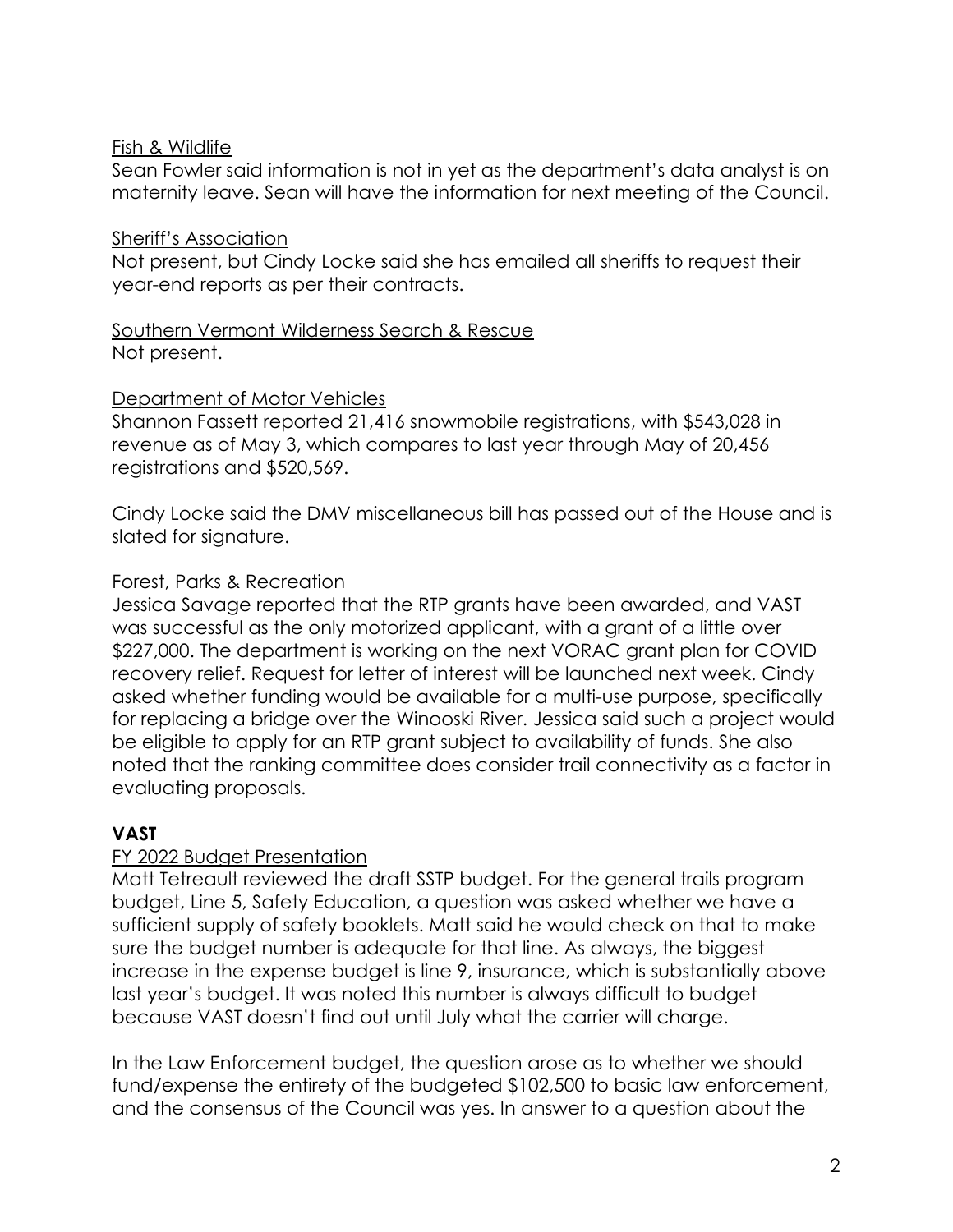equipment line (line 2 in the Law Enforcement expense budget), Trevor Carbo said State Police will need additional snowmobile equipment, and with 80% grants to start-up organizations for snowmobiles/trailers, the Council indicated decided that line needs to be bumped up an additional \$25,000. Sean Fowler said Fish & Wildlife's main need is for speed enforcement equipment. Gary Nolan noted that additional enforcement will also generate increased revenue from registrations and TMAs as well as fines. Matt will update the draft budget and bring the revised budget back to the Council next month for a vote.

## Ice Crossings Update

Cindy Locke reported that the Long-Range Planning Committee has met with clubs to identify where the trail closings will be and how they will be marked. Ken Brown will develop the implementation particulars, with clubs to vote on the plan in May or June.

## Law Enforcement Committee

## *Safety Inspection App for Law Enforcement Safety Inspections*

Cindy Locke said that Beth is aware of the need and doesn't think such an app will be hard to develop. The Law Enforcement Committee will be meeting on it either this month or in June, with Sean Fowler and Trevor Carbo to be included in the discussion.

### *Law Enforcement Equipment Funding*

Covered earlier in the meeting in the budget discussion.

### VAST Safety Committee

Stan Choiniere said the Safety Committee met April 19thand discussed the proposal from landowners for a safety video for classes, but after extensive discussion, the Committee members felt this just wasn't feasible. However, they did say short videos on particular safety topics could be posted on social media or in TV spots as a practical option. The Committee also talked about signage to emphasize safe riding, to be posted at trailheads and intersections, with a stress on not drinking, driving safely, and carry in/carry out. Trash on the trails was a significant problem in 2020 because business shuttering during Covid required everyone to carry in supplies, the empties of which some did not want to carry out.

## **SSTP Trail Report**

Matt Tetreault noted that grant in aid season is here, with applications for equipment grants due in June.

## **Legislative Report**

Legislators were not present as the legislature is in session. Cindy is compiling a list of desired legislative changes, including legislation on snowmobile accident